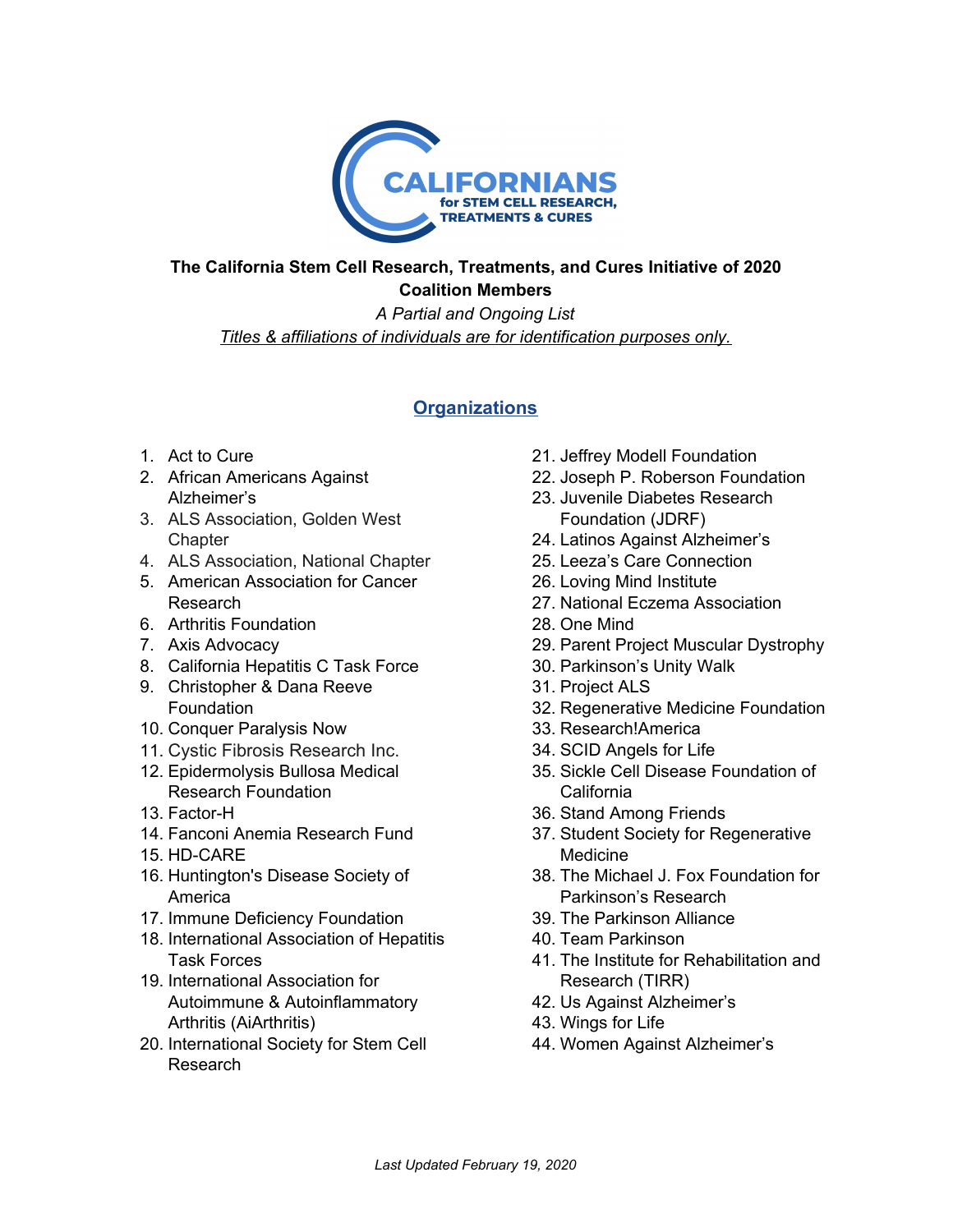# **Nobel Prize Winners**

## **1. David Baltimore, Ph.D.**

President Emeritus & Professor of Biology, Caltech Nobel Prize winner, Physiology or Medicine (1975)

# **2. Harold E. Varmus, M.D.**

Former Director, National Institutes of Health Former Director, National Cancer Institute Nobel Prize winner, Physiology or Medicine (1989)

## **3. John B. Gurdon, Ph.D.**

Professor Emeritus, University of Cambridge Nobel Prize winner, Physiology or Medicine (2012)

# **4. Mario R. Capecchi, Ph.D.**

Distinguished Professor of Human Genetics, University of Utah Nobel Prize winner, Physiology or Medicine (2007)

# **5. Shinya Yamanaka, M.D., Ph.D.**

Senior Investigator, Gladstone Institute of Cardiovascular Disease Professor of Anatomy, UCSF Nobel Prize winner, Physiology or Medicine (2012)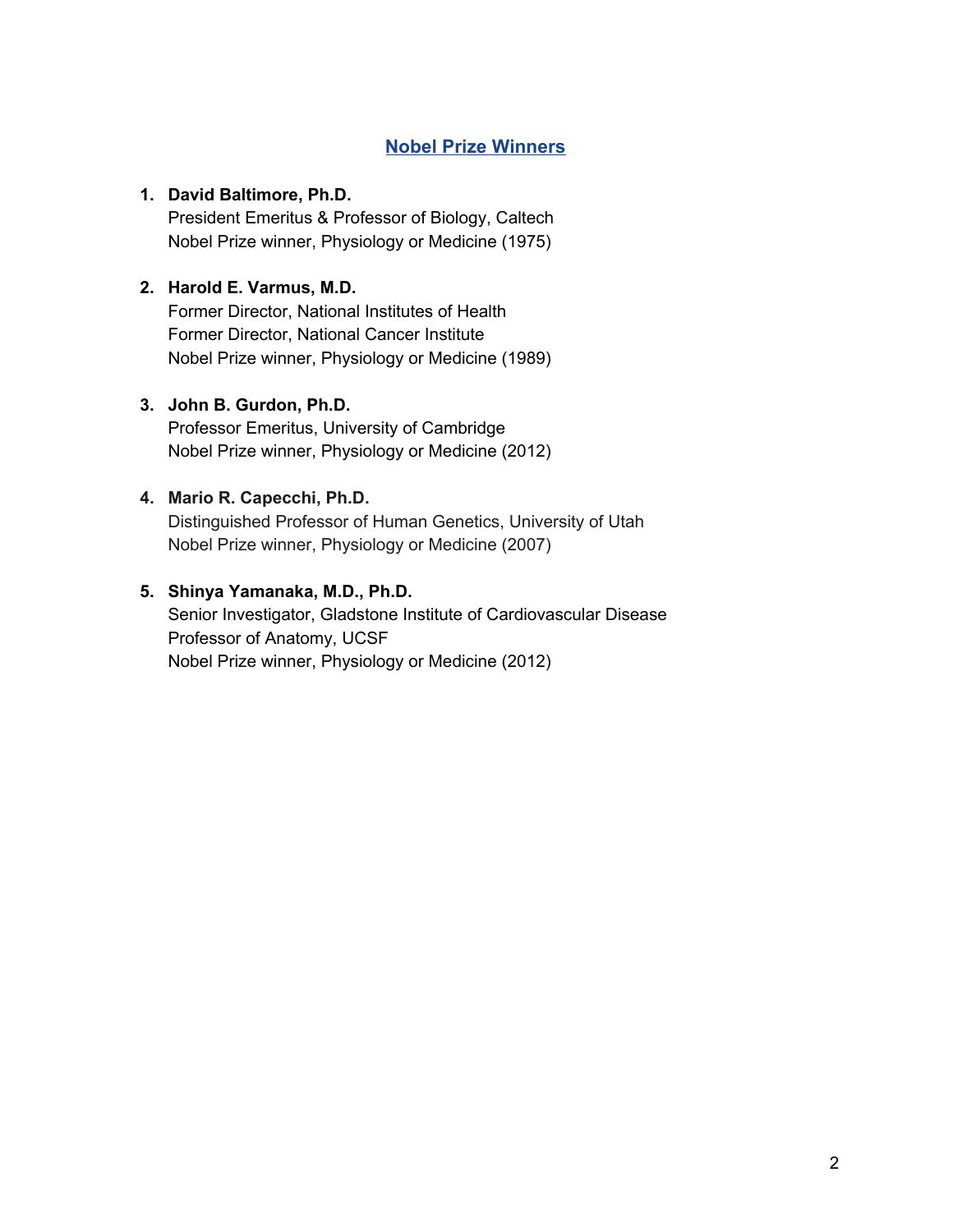# **Individuals: Science & Medicine**

- **1. Aileen Anderson, Ph.D.** Director, Sue and Bill Gross Stem Cell Research Center, UC Irvine
- **2. Andrew McMahon, Ph.D.** Director, Eli and Edythe Broad Center for Regenerative Medicine and Stem Cell Research, USC
- **3. Anthony Atala, M.D.** Professor of Urology and Regenerative Medicine
- **4. Arnold Kriegstein, M.D., Ph.D.** Director, Developmental and Stem Cell Biology, UCSF
- **5. Camilla Forsberg, Ph.D.** Professor, Biomolecular Engineering, UC Santa Cruz
- **6. Carin Zimmerman, Ph.D.** Director, Stem Cell Technology Program, City College of San Francisco
- **7. Catriona Jamieson, M.D., Ph.D.** Director, Sanford Stem Cell Clinical Center; Deputy Director, Moores Cancer Center, UCSD
- **8. Charlene Smith, Ph.D.** Postdoctoral Scholar, UC Irvine
- **9. Clive Svendsen, Ph.D.** Director, Board of Governors Regenerative Medicine Institute, Cedars-Sinai

## **10. Claire Pomeroy, M.D.** President & CEO, Albert and Mary Lasker Foundation; NIH Advisory Committee on Research on Women's Health

- **11. Dan Gincel, Ph.D.** VP University Partnership, TEDCO Executive Director, Maryland Stem Cell Research Fund
- **12. Daniel Kraft, M.D.** Chair, Medicine, Singularity **University**
- **13. David Schaffer, Ph.D.** Director, Berkeley Stem Cell Center, UC Berkeley
- **14. David W. Martin, Jr., M.D.** Former Chief of Medical Genetics, UCSF
- **15. Deepak Srivastava, M.D.** Director, Roddenberry Stem Cell Center, Gladstone Institutes
- **16. Dennis Clegg, Ph.D.** Professor, Wilcox Family Chair in BioMedicine, UC Santa Barbara
- **17. Donald B. Kohn, M.D.** Distinguished Professor, Broad Stem Cell Research Center, UCLA
- **18. Dory Escobar, Ph.D.** Assistant Professor, University of San Francisco
- **19. Evan Y. Snyder, M.D., Ph.D.** Founding Director, Center for Stem Cells & Regenerative Medicine and Sanford Burnham Prebys Medical
- **20. Fred H. Gage, Ph.D.** President, The Salk Institute for Biological Studies, Professor, Neuroscience, UCSD

Discovery Institute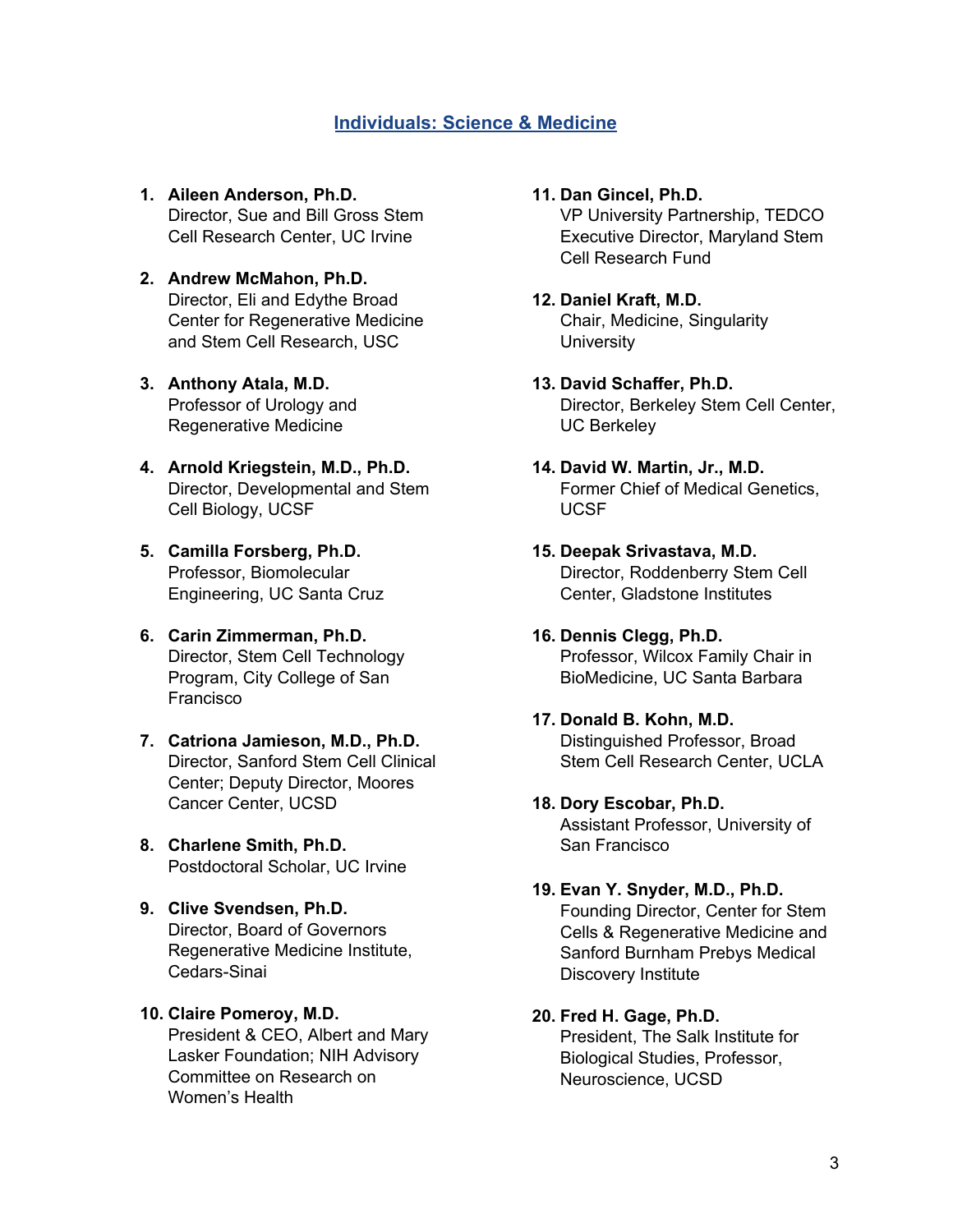- **21. Gay Crooks, M.D., M.B.B.S.** Professor, Pathology & Laboratory Medicine, UCLA
- **22. Hans Clevers, M.D., Ph.D.** Professor of Molecular Genetics
- **23. Henry J. Klassen, M.D., Ph.D.** Director, Stem Cell & Retinal Regeneration Program, UC Irvine
- **24. Hsin-ya Yang, Ph.D.** Project Scientist, UC Davis
- **25. Irving Weissman, M.D.** Director, Stanford Institute for Stem Cell Biology and Regenerative Medicine, Stanford University
- **26. Jacob Punnamkuzhyil, Ph.D.** Professor, Humboldt State **University**
- **27. Jan Nolta, Ph.D.** Director, Stem Cell Program, UC Davis School of Medicine
- **28. Johannes Schöneberg, Ph.D.** Postdoctoral Scholar, Molecular and Cell Biology, UC Berkeley
- **29. John Reidling, Ph.D.** Project Scientist, Institute for Memory Impairments and Neurological Disorders, UC Irvine
- **30. John A. Zaia, M.D.** Director, Center for Gene Therapy, City of Hope; Program Director, Alpha Stem Cell Clinic, City of Hope
- **31. Judith A. Shizuru, M.D., Ph.D.** Professor, Medicine and Pediatrics, Stanford University
- **32. Kelly A. Frazer, Ph.D.** Director, Institute for Genoic Medicine, UCSD
- **33. Kristiina Vuori, M.D., Ph.D.** President, Sanford Burnham Prebys Medical Discovery Institute
- **34. Lana Zholudeva, Ph.D.** Research Associate, Gladstone **Institutes**
- **35. Lawrence Goldstein, Ph.D.** Director, Sanford Stem Cell Clinical Center, UCSD
- **36. Leslie Thompson, Ph.D.** Chancellor's Professor, Psychiatry & Human Behavior, UC Irvine
- **37. Lindsay Hink, Ph.D.** Professor, Molecular, Cell & Developmental Biology, UC Santa Cruz
- **38. Lindsey Skrdlant, Ph.D.** Process Development Scientist
- **39. Maher Abdel-Sattar, Pharm.D, M.S.** Consulting Pharmacist & UCSF alumnus
- **40. Maria Grazia Roncarolo, M.D.** Co-Director, Institute for Stem Cell Biology and Regenerative Medicine, Stanford University
- **41. Matthias Hebrok, Ph.D.** Director, Diabetes Center, UCSF
- **42. Mitra J. Hooshmand, Ph.D.** Adjunct Professor, UCLA
- **43. Nicole Bournias-Vardiabasis, Ph.D.**

Professor, Biology, California State University, San Bernardino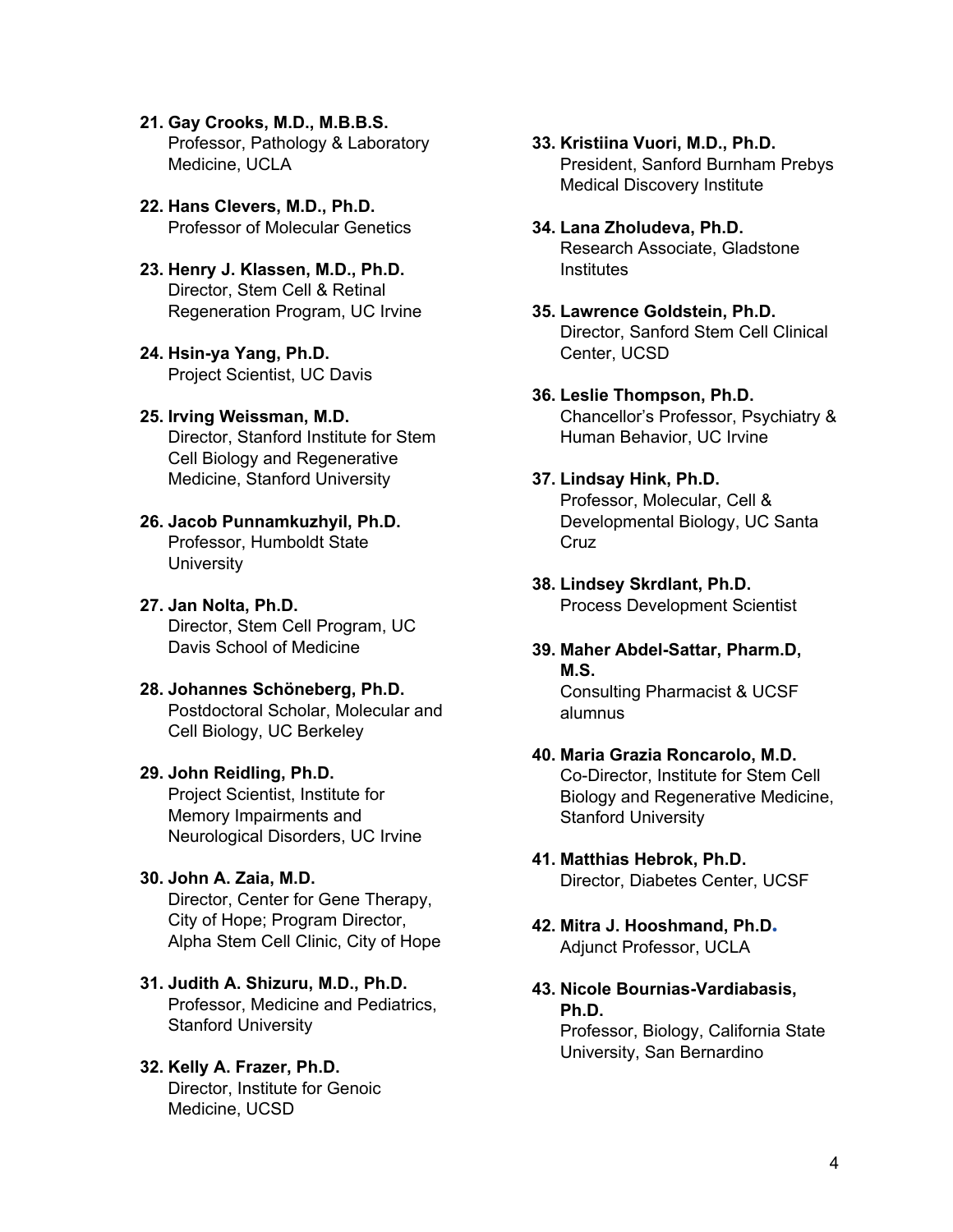- **44. Olaia Fernandez Vila, Ph.D.** Postdoctoral Scientist, Gladstone Institute for Cardiovascular Research
- **45. Owen Witte, M.D.** Director, UCLA Broad Stem Cell Research Center, UCLA

#### **46. Paul Knoepfler, Ph.D.**

Professor, Cell Biology and Human Anatomy, UC Davis

### **47. Paula Cannon, Ph.D.**

Associate Director, Cross School Programs for the MESH Academy, USC

#### **48. Peter Coffey, Ph.D.**

Co-Director, Center for Stem Cell Biology & Engineering, UC Santa Barbara

#### **49. Peter Donovan, Ph.D.** Professor, Developmental & Cell Biology, UC Irvine

#### **50. Philip A. Pizzo, M.D.**

Former Dean and Professor, Pediatrics, Microbiology & Immunology, Stanford University

- **51. Raymond Barglow, Ph.D.** Founder, Berkeley Tutors Network
- **52. Reza Ardehali, M.D., Ph.D.** Associate Professor, Cardiology, UCLA

# **53. Rodica Stan, Ph.D.**

Staff Scientist, Center for Gene Therapy, City of Hope

- **54. Sarah R. Hernandez, Ph.D.** Postdoctoral Research Scholar, UC Irvine
- **55. Serah Kang, Ph.D.** Postdoctoral Fellow, Gladstone **Institutes**

## **56. Todd C. McDevitt, Ph.D.** Senior Investigator, Gladstone Institutes; Professor, Departments of Bioengineering and Therapeutic Sciences, UCSF

#### **57. William Lowry, Ph.D.** Professor, Molecular, Cell and Developmental Biology, UCLA

### **58. Wise Young, M.D., Ph.D.** Founding Director, W.M. Keck Center for Collaborative Neuroscience, Rutgers University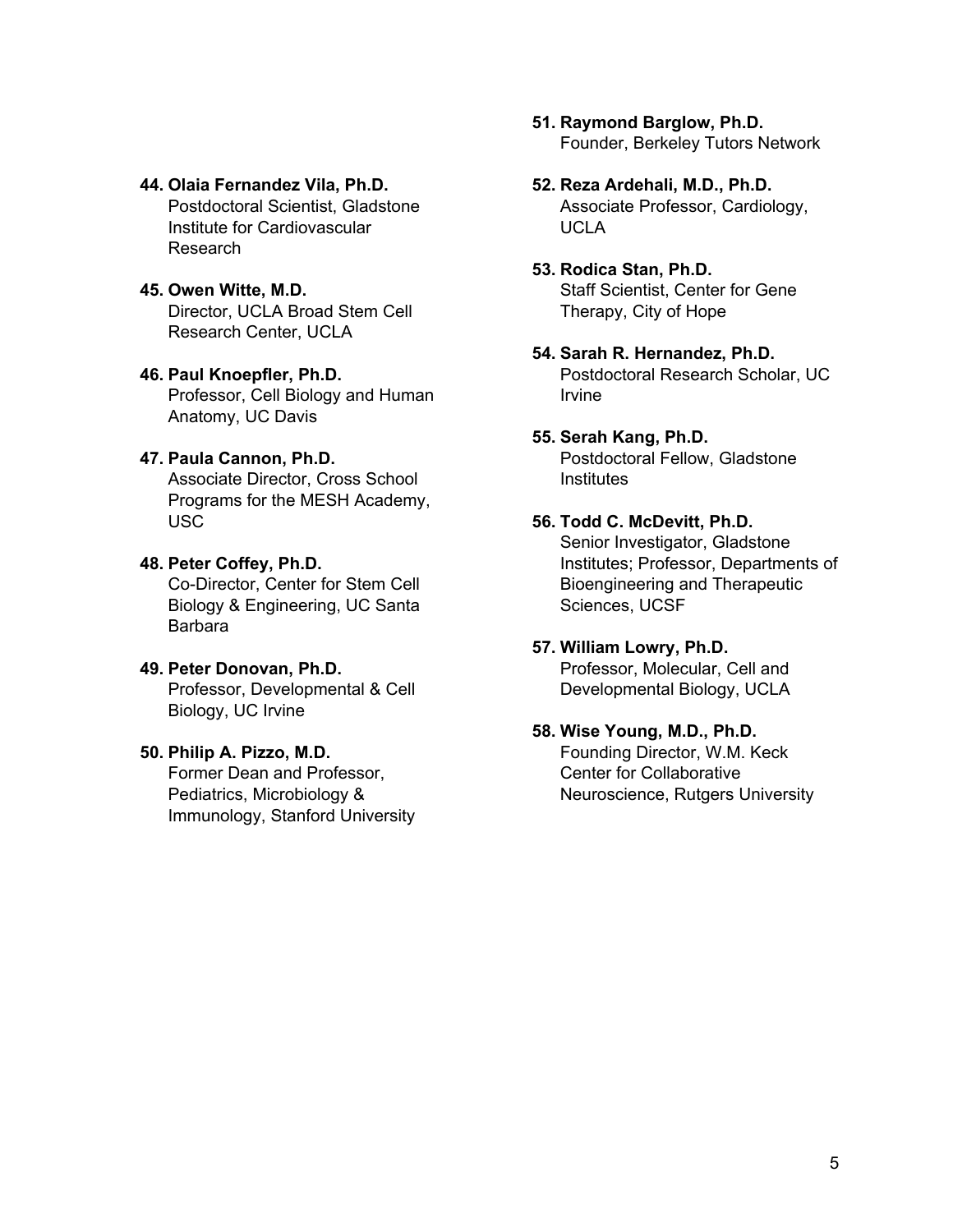# **Individuals: Disease & Patient Advocacy Organization Leaders**

- **1. Cathy Teal** Executive Director, FAIR Foundation
- **2. Christine Von Raesfeld** Board Member, More Than Lupus

# **3. Daniel Perry**

Founder & Director, Alliance for Aging Research; Former Chair, Coalition for the Advancement of Medical Research (CAMR)

# **4. James Stewart**

District Activist Leader, National Multiple Sclerosis Society

# **5. Joe Riggs, Ph.D.**

Executive Director, Loving Mind Institute; President, Student Society for Regenerative Medicine

# **6. John G. Ball** Co-Chair, Team Parkinson

# **7. Leeza Gibbons** Founder, Leeza's Care Connection

#### **8. Mark Fischer-Colbrie** Former Chairman of the Board, JDRF International; Chair of

Leadership Giving, JDRF Greater Bay Area chapter

# **9. Mary Woolley** President & CEO,

Research!America

**10. Marissa Cors** Co-Founder, The Sickle Cell **Experience** 

## **11. Patricia Furlong** President & CEO, Parent Project Muscular Dystrophy

# **12. Peter T. Wilderotter** President & CEO, Christopher & Dana Reeve Foundation

# **13. Shivani Thombare**

Leader, Student Society for Regenerative Medicine

# **14. Steve DeWitte**

Founder, Connecticut Advocates for Parkinson's

# **15. William M. Remak**

Chairman, California Hepatitis C Task Force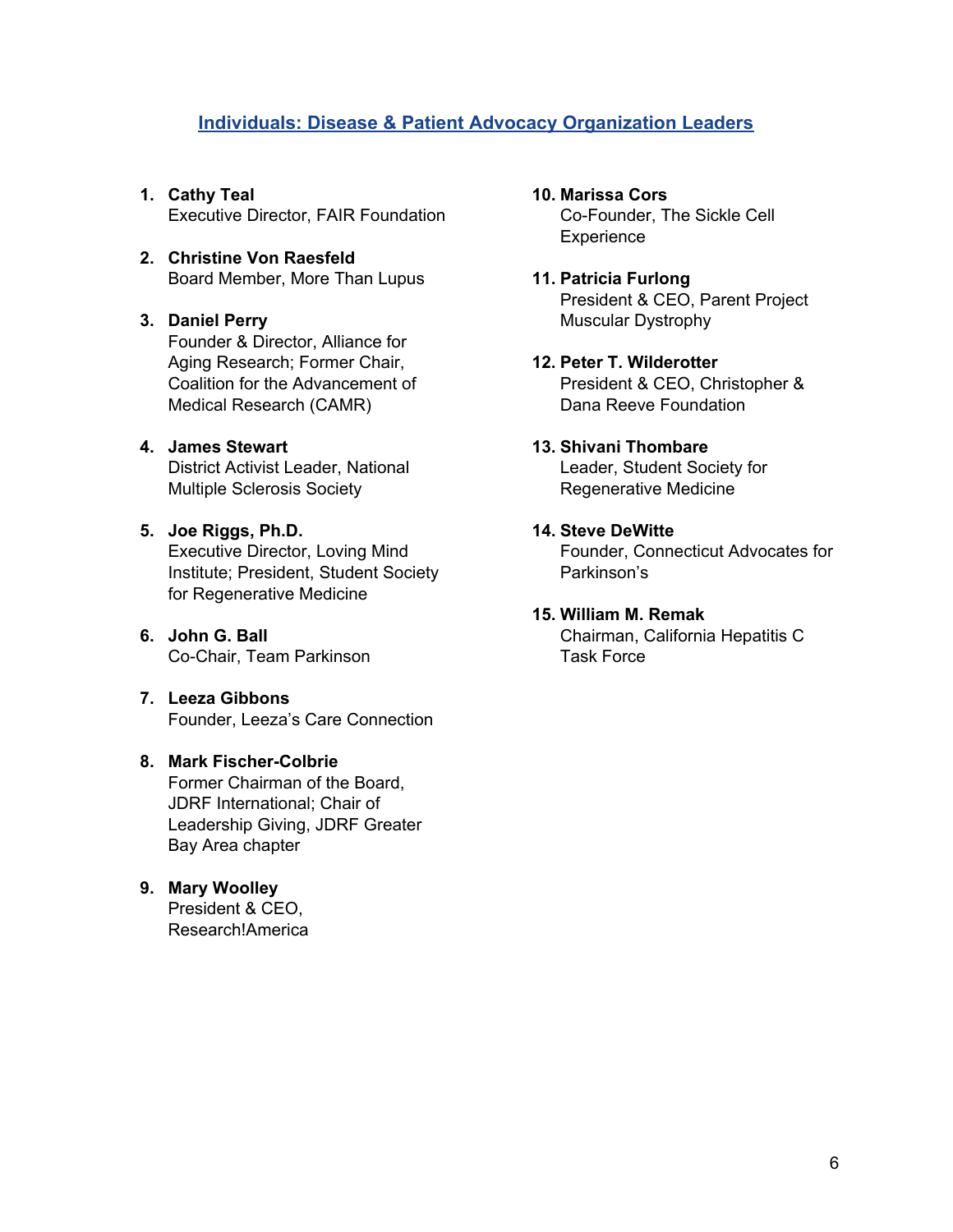# **Individuals: Patient Advocates**

- **1. Andrea Miller** Huntington's Disease Patient Advocate
- **2. Andrew Yi** Huntington's Disease Patient Advocate
- **3. Brianna Capers** Sickle Cell Patient Advocate
- **4. Collins Ngyuen** Huntington's Disease Patient Advocate
- **5. Crisylle Blanton** Huntington's Disease Patient Advocate
- **6. David Higgins, Ph.D.** Parkinson's Disease patient advocate
- **7. Debra Capers** Sickle Cell Patient Advocate
- **8. Diane Winokur** ALS Patient Advocate
- **9. Dorian Archie** Sickle Cell Patient Advocate
- **10. German Barrero** Retinitis Pigmentosa Patient Advocate
- **11. Judy Roberson** Huntington's Disease Patient Advocate
- **12. Kristin MacDonald** Retinitis Pigmentosa Patient Advocate
- **13. Lester Julian Savit** Huntington's Disease Patient Advocate
- **14. Madonna Long** Advocate for people with disabilities
- **15. Norma Miramontes** Huntington's Disease Patient Advocate
- **16. Nita Thompson** Patient Advocate, World Sickle Cell **Federation**
- **17. Raymond Garcia** Huntington's Disease Patient Advocate
- **18. Robert P. Ladd** Huntington's Disease Patient Advocate
- **19. Rosalinda Barrero** Retinitis Pigmentosa Patient Advocate
- **20. Shelley Page** Type 1 Diabetes Patient Advocate
- **21. Tamara Schuff** Huntington's Disease Patient Advocate
- **22. Traci Caudle** Sickle Cell Patient Advocate
- **23. Veronica Duenas** Huntington's Disease Patient Advocate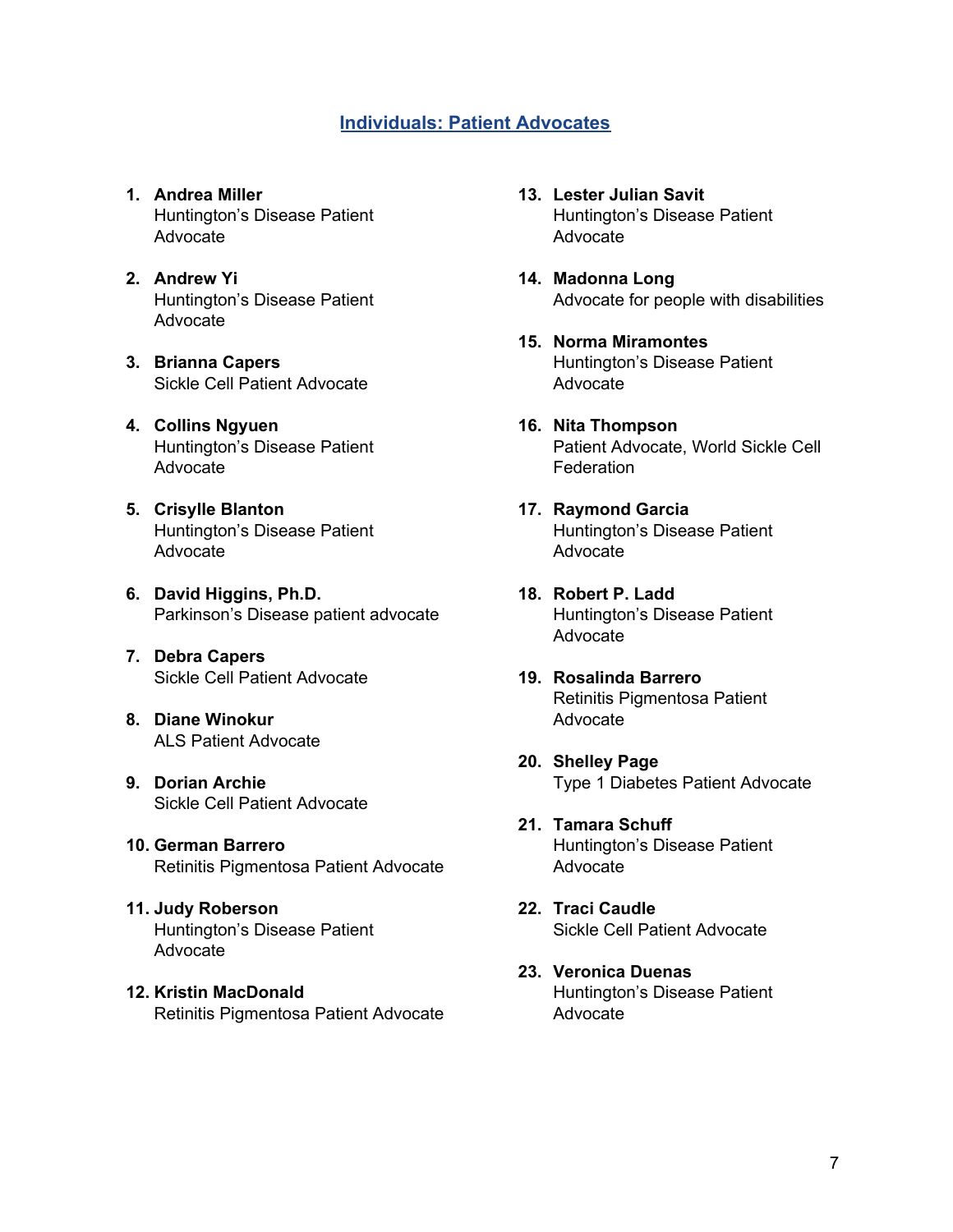# **Other Individuals**

- 1. Adam Wayne
- 2. Alessandra Rodriguez y Baena
- 3. Alice Mendoza
- 4. Allen C. Eaves
- 5. Amber Keith
- 6. Amy Daly
- 7. Andrew Gagnon
- 8. Ann Ulibarri
- 9. Antara Rao
- 10. Anthony Gallegos
- 11. Aradhana Verma
- 12. Arsenia Harrison
- 13. Aurelie Fuentes
- 14. Barbara S. Frey
- 15. Barbara Miller
- 16. Benjamin Boyer
- 17. Beryl Bunt
- 18. Billy Kendrick
- 19. Brendan Gellman
- 20. Brent Scott Booth
- 21. Brian Lee Pelton
- 22. Carol Ann Henney Jacobs
- 23. Carol Eisner
- 24. Carolyn Dundes
- 25. Charleen Ragsac
- 26. Charles Clark
- 27. Chris St. John
- 28. Christine Wallace
- 29. Christopher Barr
- 30. Christopher Janney
- 31. Cindy Seip
- 32. Claude Caidor
- 33. Cora L. Irwin
- 34. Cory Schulz
- 35. Courtney Dow
- 36. Cynthia L. Gass
- 37. Daniel Fregoso
- 38. Daniel Ignacio
- 39. David Carmel
- 40. David Jones
- 41. Deanna Knickerbocker
- 42. Derek W. DeCicco
- 43. Diana Lee Keyes
- 44. Don Davies
- 45. Dorothy Eppler
- 46. Doug Peterson
- 47. Elizabeth Bandley
- 48. Gary Fields
- 49. George Georganas
- 50. Gordon Labossiere
- 51. Gregg A. Gellman
- 52. Greta Robinson
- 53. Haytham Mohamed
- 54. Heather Boyle
- 55. Iris Hurbert
- 56. Jacqueline Hantgan
- 57. Jacqueline Tidball
- 58. Jaye Marie Brown
- 59. Jennifer Waldo
- 60. Joan Meade
- 61. Joanne Lipari
- 62. John Boyle
- 63. John Tangney
- 64. John Xepoleas
- 65. Juana Melendez
- 66. Karen Kolender
- 67. Kassandra Garza
- 68. Kati Short
- 69. Katy Searles
- 70. Kavitha Balakrishnan
- 71. Keona Wang
- 72. Knut Ølstad
- 73. Kris Gulden
- 74. Kristina Papp
- 75. Laurel Barchas
- 76. Lauren Alden Klein
- 77. Linda Boyle
- 78. Linda Raphael
- 79. Lindy Allyson Cheatham
- 80. Lorene Traylor
- 81. Lorna Fields
- 82. Marcelina Feit
- 83. Mason Lee Stewart
- 84. Marilyn Sawyer
- 85. Martina Krakora
- 86. Marty Flora
- 87. Mary Laird
- 88. Michael Magill
- 89. Michael Warn
- 90. Michele A. Bennett